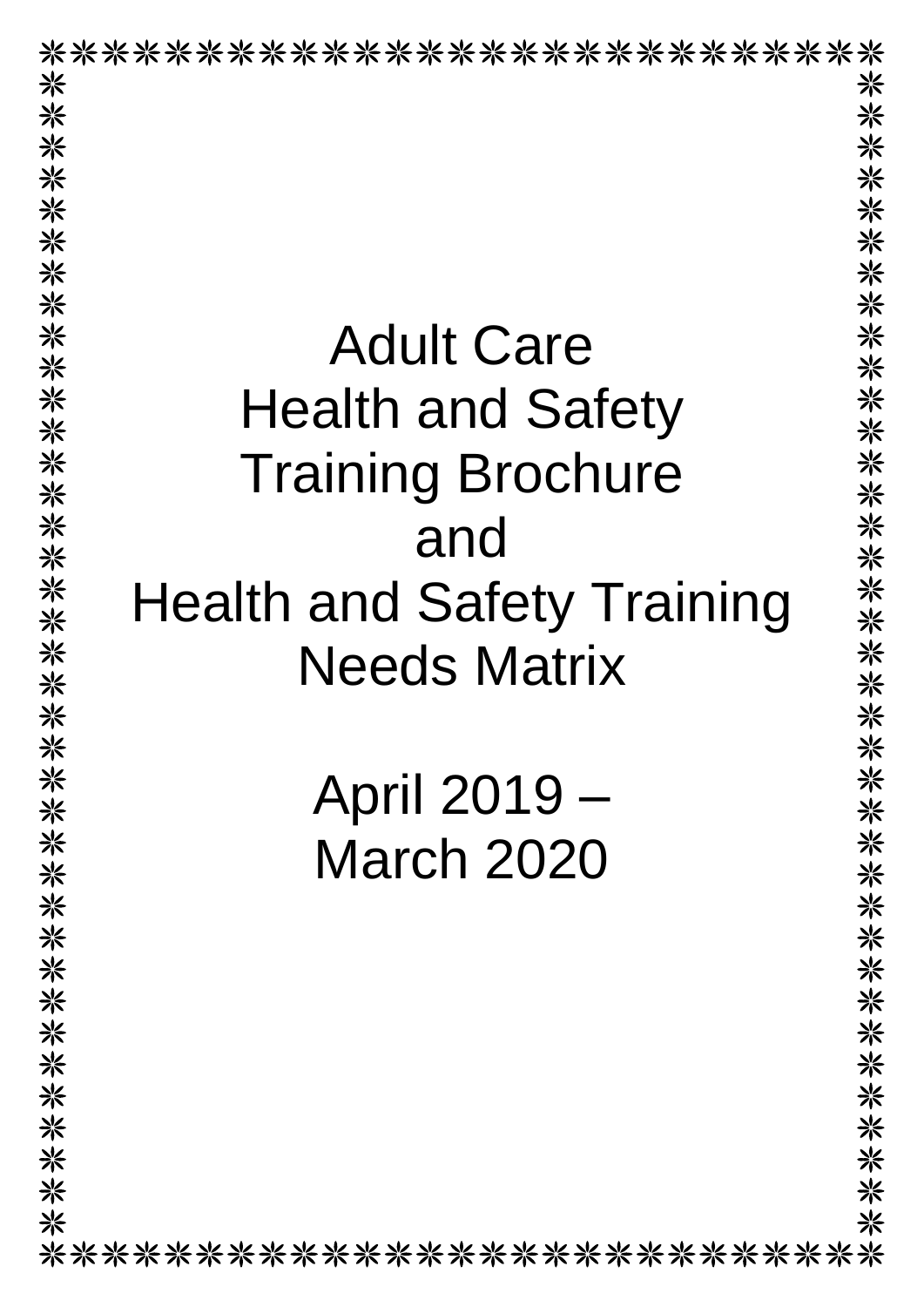**Course Title: Health and Safety for Senior Managers** 

**Duration of Course:** 1 day

- **Who should attend:** Compulsory training for all Group Managers and Service Managers who have not attended any H&S for Managers training for their area of work in the previous 3 years.
- **Course Delivery:** Will be delivered using power-point presentation, demonstrations, group discussions, group activities and practical exercises.

**Assessment criteria:** Attendance only course.

**Course Outcome:** By the end of the course participants will be aware of the following:-

- H&S Legislation
- Adult Care H&S Management Systems
- Adult Care H&S Policy
- Current Adult Care H&S Themes

The course can be booked by completing a T4 and sending to, Staff Education and Training Centre, Long Close, Cemetery Lane, Ripley, DE5 3HY. Telephone No. 01629 531492. Email [SSD.Training@derbyshire.gov.uk](mailto:SSD.Training@derbyshire.gov.uk)

| Date and Venue: | $17th$ May 2019 – Room 2, SETC, Ripley     |
|-----------------|--------------------------------------------|
|                 | 13th September 2019 - Room 2, SETC, Ripley |
|                 | 14th January 2020 – Room 2, SETC, Ripley   |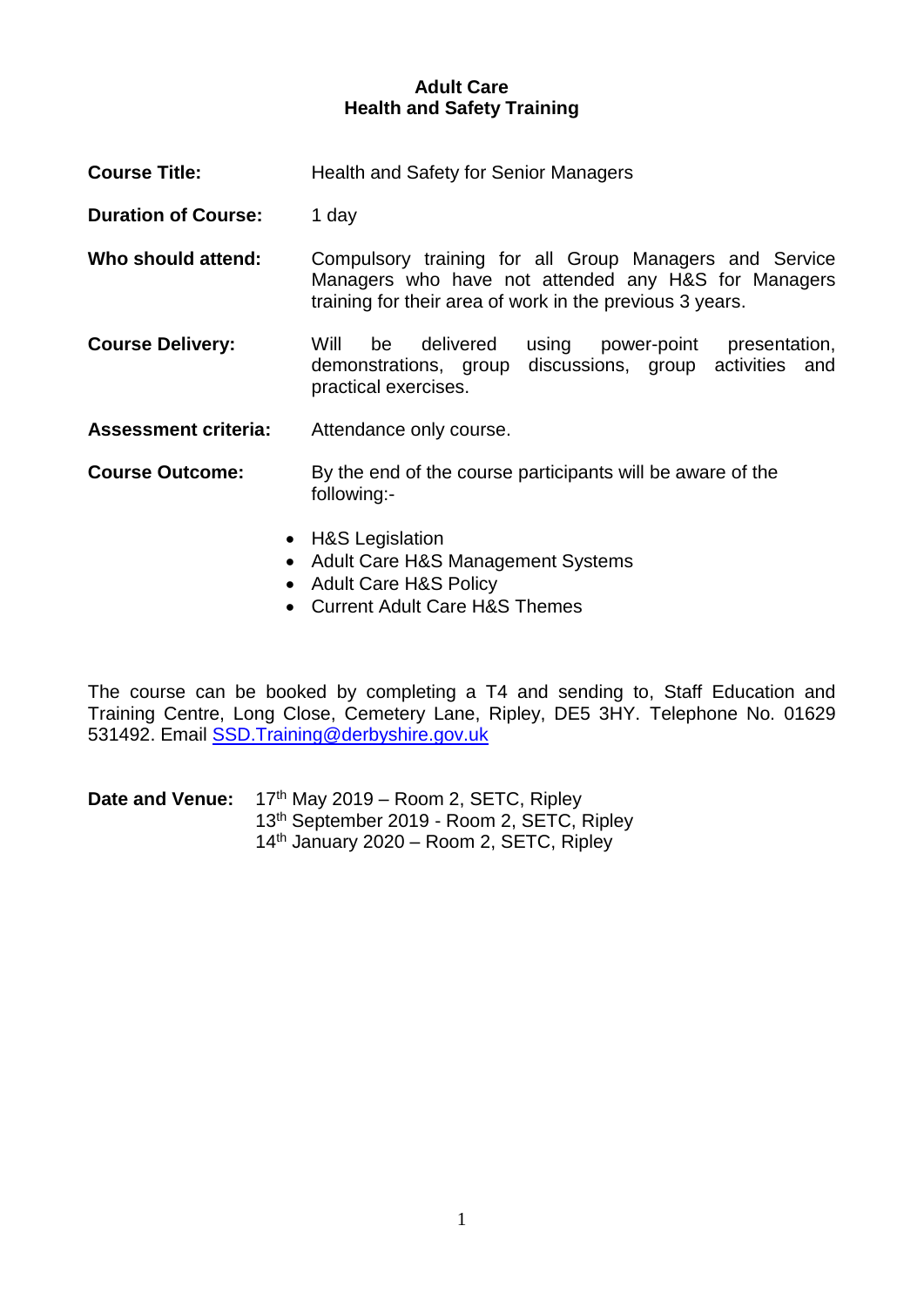**Course Title: Health and Safety for Prevention and Personalisation Managers Duration of Course:** 3 consecutive days **(N.B) This course can be also completed by attending individual modules throughout the year (See pages 6, 7, 8, 9, 12, & 13) Who should attend:** Compulsory training for all Prevention and Personalisation Managers including Service Managers. Other staff can be nominated to attend if their Line Manager deems it appropriate to their job role or their development needs. **Course Delivery:** Will be delivered using power-point presentation, demonstrations, group discussions, group activities and practical exercises. **Assessment criteria:** There will be a written examination. **Course Outcome:** By the end of the course participants will: Have the skills and knowledge to manage Health and Safety within their area of control, covering the following:- • H&S Legislation H&S Management Systems General Health and Safety Risk Assessments • Adult Care H&S Policy • H&S Portfolio Other H&S Policies & Guidance Monitoring H&S Performance • Managing Personal Safety Accident Reporting and Investigation • Stress Management.

#### **For Managers who have completed this course within the last 3 years a refresher course is available (See page 5)**

The course can be booked by completing a T4 and sending to, Staff Education and Training Centre, Long Close, Cemetery Lane, Ripley, DE5 3HY. Telephone No. 01629 531492. Email SSD. Training@derbyshire.gov.uk

Date and Venue: 23<sup>rd</sup> - 25<sup>th</sup> July 2019 - Room 2, SETC, Ripley 12<sup>th</sup> – 14<sup>th</sup> November 2019 – Room 2, Room 1, Room 2, SETC, Ripley 24<sup>th</sup> – 26<sup>th</sup> March 2020 – Room 2, SETC, Ripley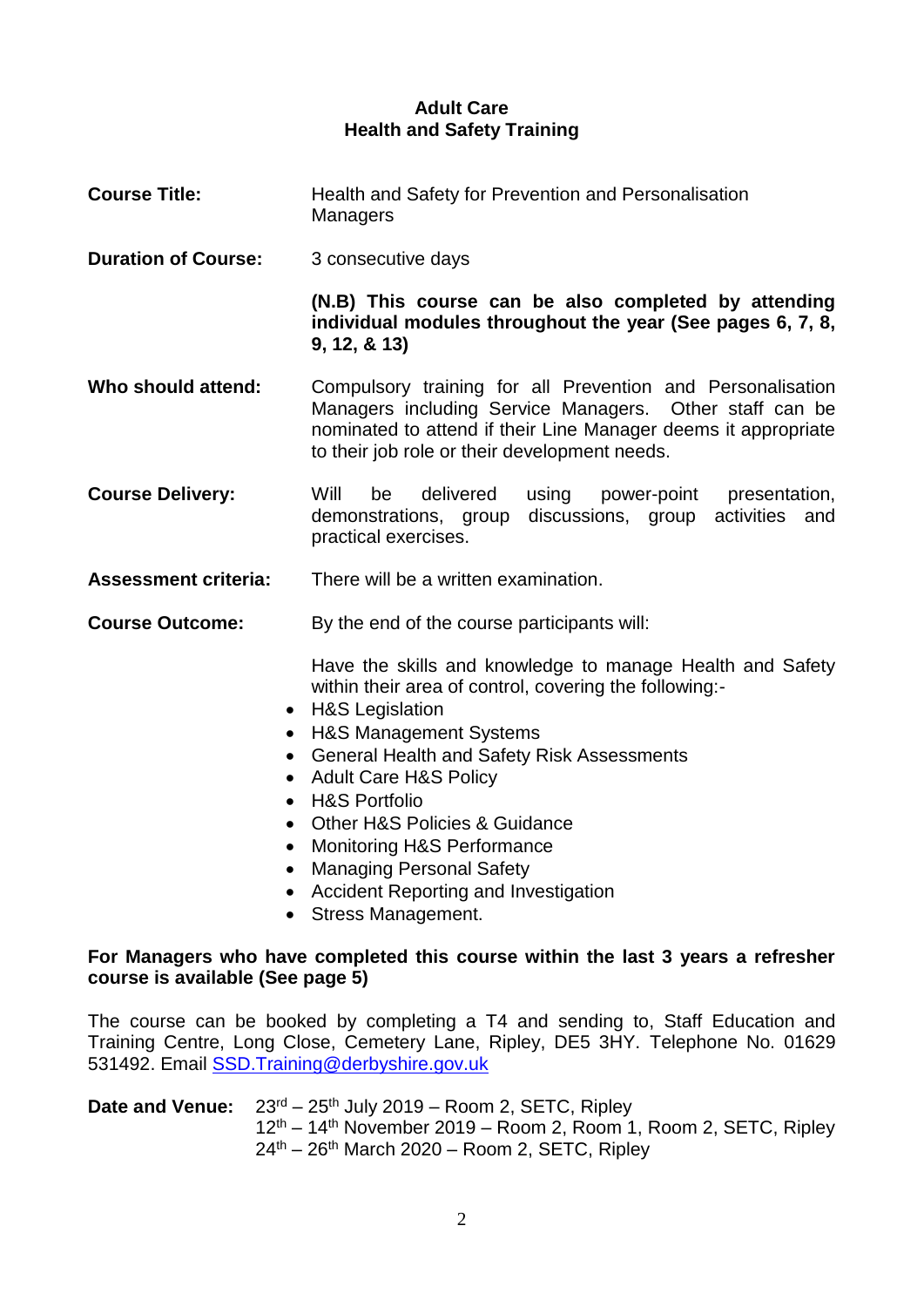- **Course Title:** Health and Safety for Managers **Duration of Course:** 5 consecutive days (8 modules) **(N.B) This course can be also completed by attending individual modules throughout the year (See pages 6-13) Who should attend:** Compulsory training for anyone who has direct management responsibility for staff and/or establishment including Service Managers. Other staff can be nominated to attend if their Line Manager deems it appropriate to their job role or their development needs. **Course Delivery:** Each module will be delivered using power-point presentation, demonstrations, group discussions, group activities and practical exercises. **Assessment criteria:** There will be a written examination followed by regular Health and Safety audits of their place of work. **Course Outcome:** By the end of the course participants will: Have the skills and knowledge to manage Health and Safety within their area of control, covering the following:- • H&S legislation Developing H&S management systems for their area of control Consultation with Trades Union H&S reps Carrying out risk assessments Control of substance hazardous to health assessments Manual Handling assessments • Personal Safety (for managers) • Fire Management
	- Investigating accidents/incidents
	- Managing Stress

#### **For Managers who have completed this course within the last 3 years a refresher course is available (See page 5)**

The course can be booked by completing a T4 and sending to, Staff Education and Training Centre, Long Close, Cemetery Lane, Ripley, DE5 3HY. Telephone No. 01629 531492. Email [SSD.Training@derbyshire.gov.uk](mailto:SSD.Training@derbyshire.gov.uk)

**Date and Venue:** <sup>th</sup> – 24<sup>th</sup> May 2019 – Room 2, SETC, Ripley 23<sup>rd</sup> – 27<sup>th</sup> September 2019 – Room 2, SETC, Ripley 27<sup>th</sup> January – 31<sup>st</sup> January 2020 – Room 2, SETC, Ripley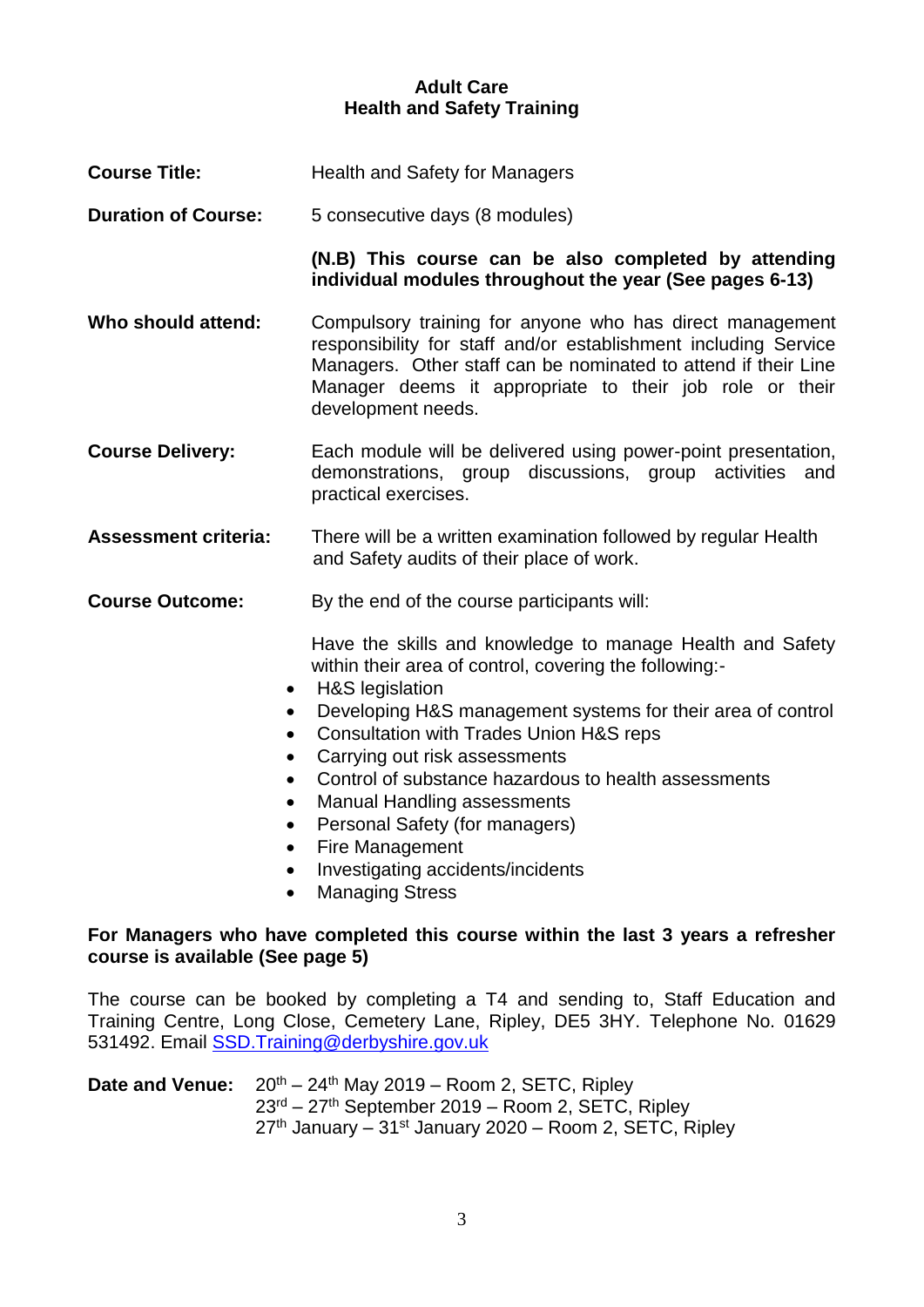| <b>Course Title:</b>        | Health and Safety for Domiciliary Service Organiser (D.S.O.)                                                                                                                                                                                                                                                                                                                                                                                                                                                                                |  |  |  |
|-----------------------------|---------------------------------------------------------------------------------------------------------------------------------------------------------------------------------------------------------------------------------------------------------------------------------------------------------------------------------------------------------------------------------------------------------------------------------------------------------------------------------------------------------------------------------------------|--|--|--|
| <b>Duration of Course:</b>  | 4 consecutive days (6 modules)                                                                                                                                                                                                                                                                                                                                                                                                                                                                                                              |  |  |  |
|                             | (N.B) This course can be also completed by attending<br>individual modules throughout the year (See pages 6, 7, 8,<br>9, 12, 8, 13                                                                                                                                                                                                                                                                                                                                                                                                          |  |  |  |
| Who should attend:          | Compulsory training for D.S.O.'s including Service Managers.<br>Other staff can be nominated to attend if their Line Manager<br>deems it appropriate to their job role or their development<br>needs.                                                                                                                                                                                                                                                                                                                                       |  |  |  |
| <b>Course Delivery:</b>     | Each module will be delivered using power-point presentation,<br>demonstrations, group discussions, group activities and<br>practical exercises.                                                                                                                                                                                                                                                                                                                                                                                            |  |  |  |
| <b>Assessment criteria:</b> | There will be a written examination followed by regular Health<br>and Safety audits of their place of work.                                                                                                                                                                                                                                                                                                                                                                                                                                 |  |  |  |
| <b>Course Outcome:</b>      | By the end of the course participants will:                                                                                                                                                                                                                                                                                                                                                                                                                                                                                                 |  |  |  |
|                             | Have the skills and knowledge to manage Health and Safety<br>within their area of control, covering the following:-<br>H&S legislation<br>$\bullet$<br>Developing H&S management systems for their area of control<br>$\bullet$<br><b>Consultation with Trades Union H&amp;S reps</b><br>$\bullet$<br>Carrying out risk assessments<br>$\bullet$<br><b>Manual Handling assessments</b><br>$\bullet$<br>Personal Safety (for managers)<br>$\bullet$<br>Investigating accidents/incidents<br>$\bullet$<br><b>Managing Stress</b><br>$\bullet$ |  |  |  |

#### **For D.S.O.'s who have completed this course within the last 3 years a refresher course is available (See page 5)**

The course can be booked by completing a T4 and sending to, Staff Education and Training Centre, Long Close, Cemetery Lane, Ripley, DE5 3HY. Telephone No. 01629 531492. Email [SSD.Training@derbyshire.gov.uk](mailto:SSD.Training@derbyshire.gov.uk)

# **Date and Venue:** 15<sup>th</sup> – 18<sup>th</sup> July 2019 – Main Hall, Bainbridge Hall, Bolsover 8<sup>th</sup> – 11<sup>th</sup> October 2019 – Room 2, SETC, Ripley 3<sup>rd</sup> – 6<sup>th</sup> March 2020 – Room 2, SETC, Ripley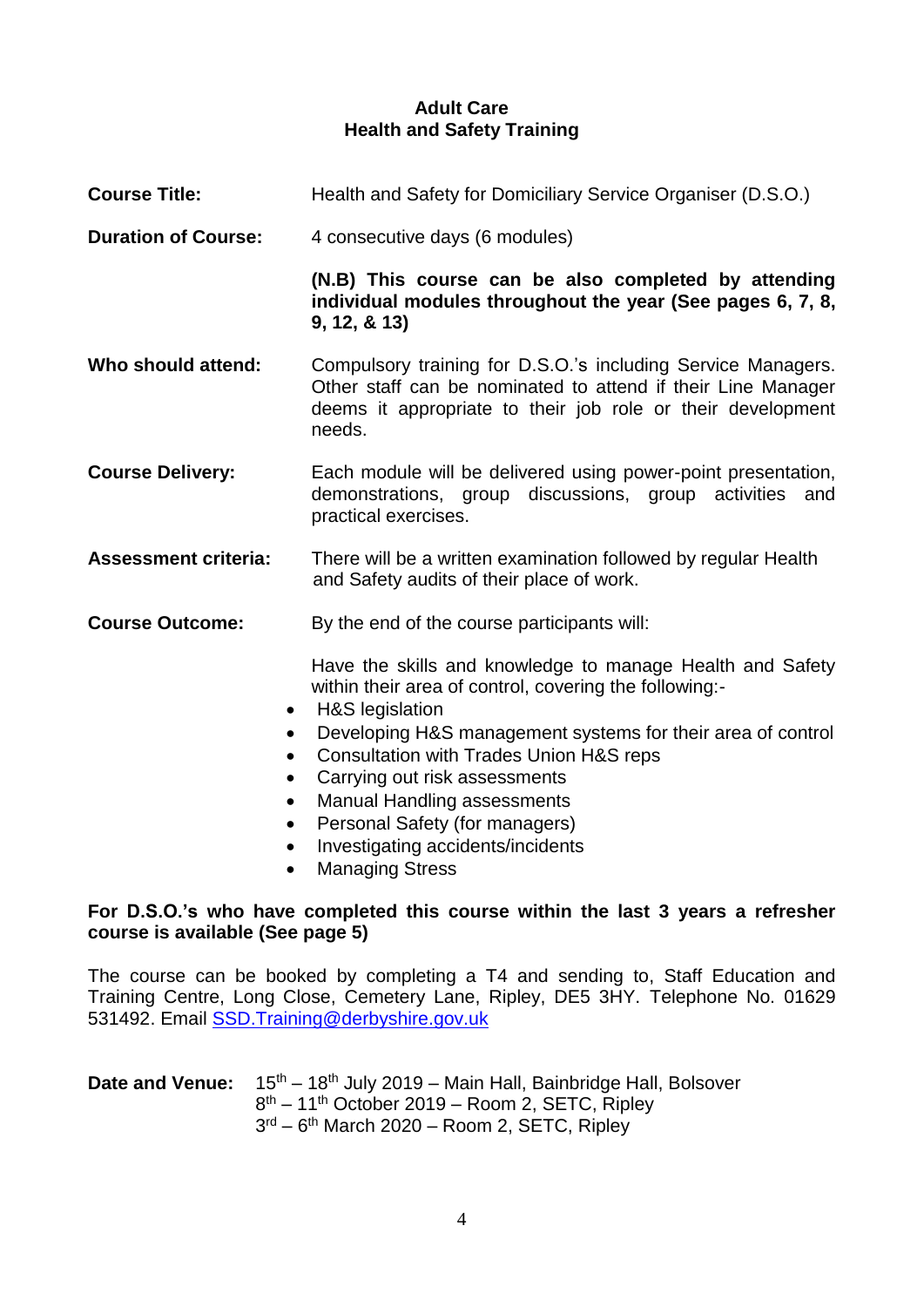| <b>Course Title:</b>        | Health and Safety for Managers Refresher                                                                                                                                                                                                                                                                                                                                                                                                                  |  |  |  |  |  |
|-----------------------------|-----------------------------------------------------------------------------------------------------------------------------------------------------------------------------------------------------------------------------------------------------------------------------------------------------------------------------------------------------------------------------------------------------------------------------------------------------------|--|--|--|--|--|
| <b>Duration of Course:</b>  | 2 consecutive days                                                                                                                                                                                                                                                                                                                                                                                                                                        |  |  |  |  |  |
| Who should attend:          | Managers/D.S.O.'s/Service Managers who have completed<br>their service specific Health and Safety Management course or<br>this refresher within the last 3 years.                                                                                                                                                                                                                                                                                         |  |  |  |  |  |
| <b>Course Delivery:</b>     | Will<br>delivered<br>using power-point<br>be<br>presentation,<br>activities<br>demonstrations, group<br>discussions, group<br>and<br>practical exercises.                                                                                                                                                                                                                                                                                                 |  |  |  |  |  |
| <b>Assessment criteria:</b> | Attendance only course.                                                                                                                                                                                                                                                                                                                                                                                                                                   |  |  |  |  |  |
| <b>Course Outcome:</b>      | To refresh staff on the following:-<br>H&S legislation<br>Developing H&S management systems for their area of control<br>Consultation with Trades Union H&S reps<br>Carrying out risk assessments<br>Control of substance hazardous to health assessments<br><b>Manual Handling assessments</b><br>Personal Safety (for managers)<br>Fire Management<br>Display screen equipment Awareness<br>Investigating accidents/incidents<br><b>Managing Stress</b> |  |  |  |  |  |

The course can be booked by completing a T4 and sending to, Staff Education and Training Centre, Long Close, Cemetery Lane, Ripley, DE5 3HY. Telephone No. 01629 531492. Email **SSD.Training@derbyshire.gov.uk** 

| Date and Venue: | $8th - 9th$ May 2019 - Room 2, SETC, Ripley                   |  |  |  |  |  |
|-----------------|---------------------------------------------------------------|--|--|--|--|--|
|                 | $10^{th}$ – 11 <sup>th</sup> July 2019 – Room 2, SETC, Ripley |  |  |  |  |  |
|                 | $26th - 27th$ November 2019 – Room 2, SETC, Ripley            |  |  |  |  |  |
|                 | $11th - 12th$ March 2020 – Room 2, SETC, Ripley               |  |  |  |  |  |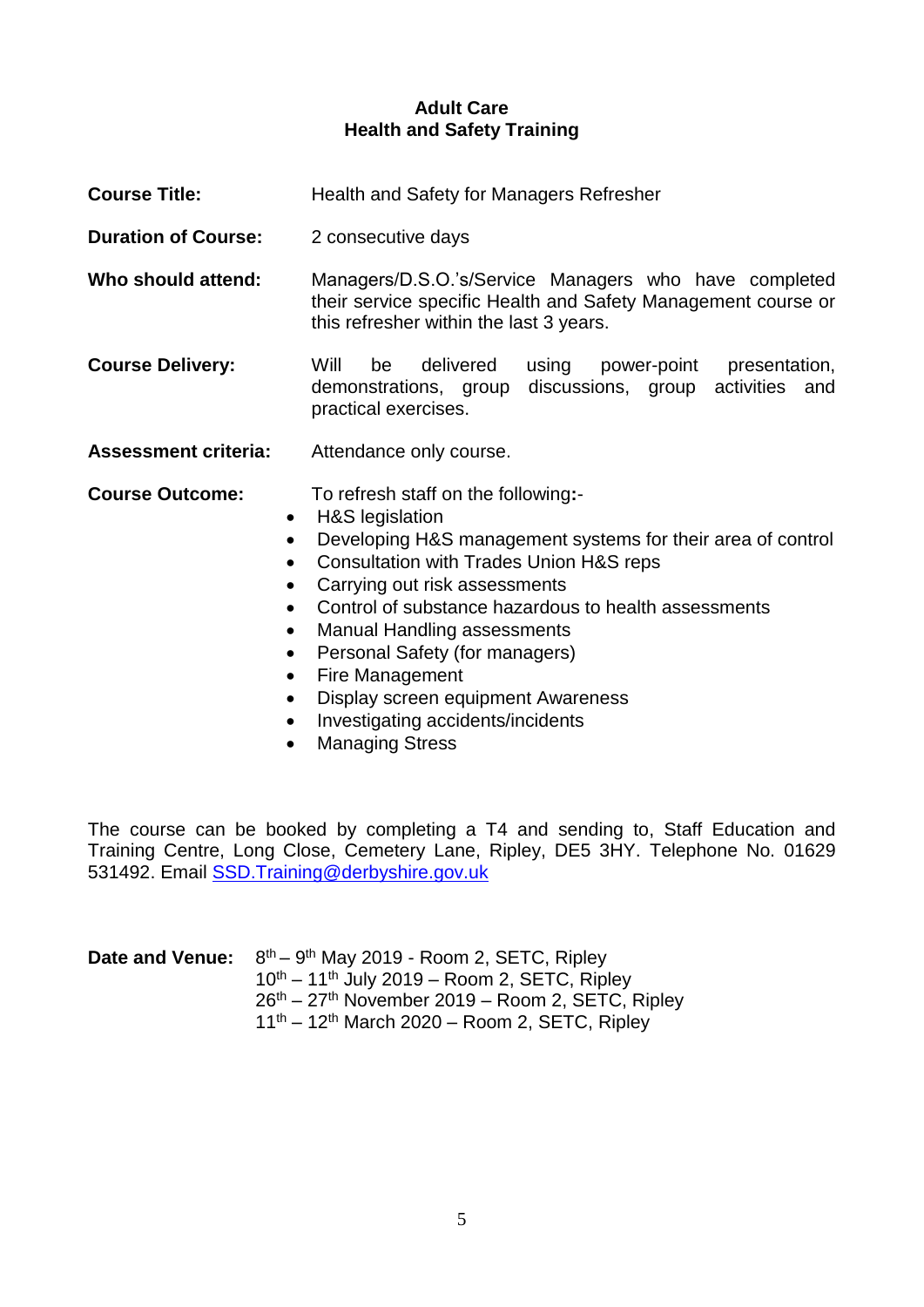- **Course Title:** Management Systems
- **Duration of Course:** 1 day
- **Who should attend:** Compulsory training for anyone who has direct management responsibility for staff and/or establishment including Service Managers. Other staff can be nominated to attend if their Line Manager deems it appropriate to their job role or their development needs.
- **Course Delivery:** It will be delivered using power-point presentation, demonstrations, group discussions, group activities and practical exercises.

**Assessment criteria:** There will be a written examination followed by regular Health and Safety audits of their place of work.

**Course Outcomes:** By the end of the course participants will:

Have the skills and knowledge to manage Health and Safety within their area of control, covering the following:-

- H&S legislation
- Developing H&S management systems for their area of control
- Consultation with Trades Union H&S reps

The course can be booked by completing a T4 and sending to, Staff Education and Training Centre, Long Close, Cemetery Lane, Ripley, DE5 3HY. Telephone No. 01629 531492. Email [SSD.Training@derbyshire.gov.uk](mailto:SSD.Training@derbyshire.gov.uk)

**Date and Venue:** 30<sup>th</sup> April 2019 – Room 2, SETC, Ripley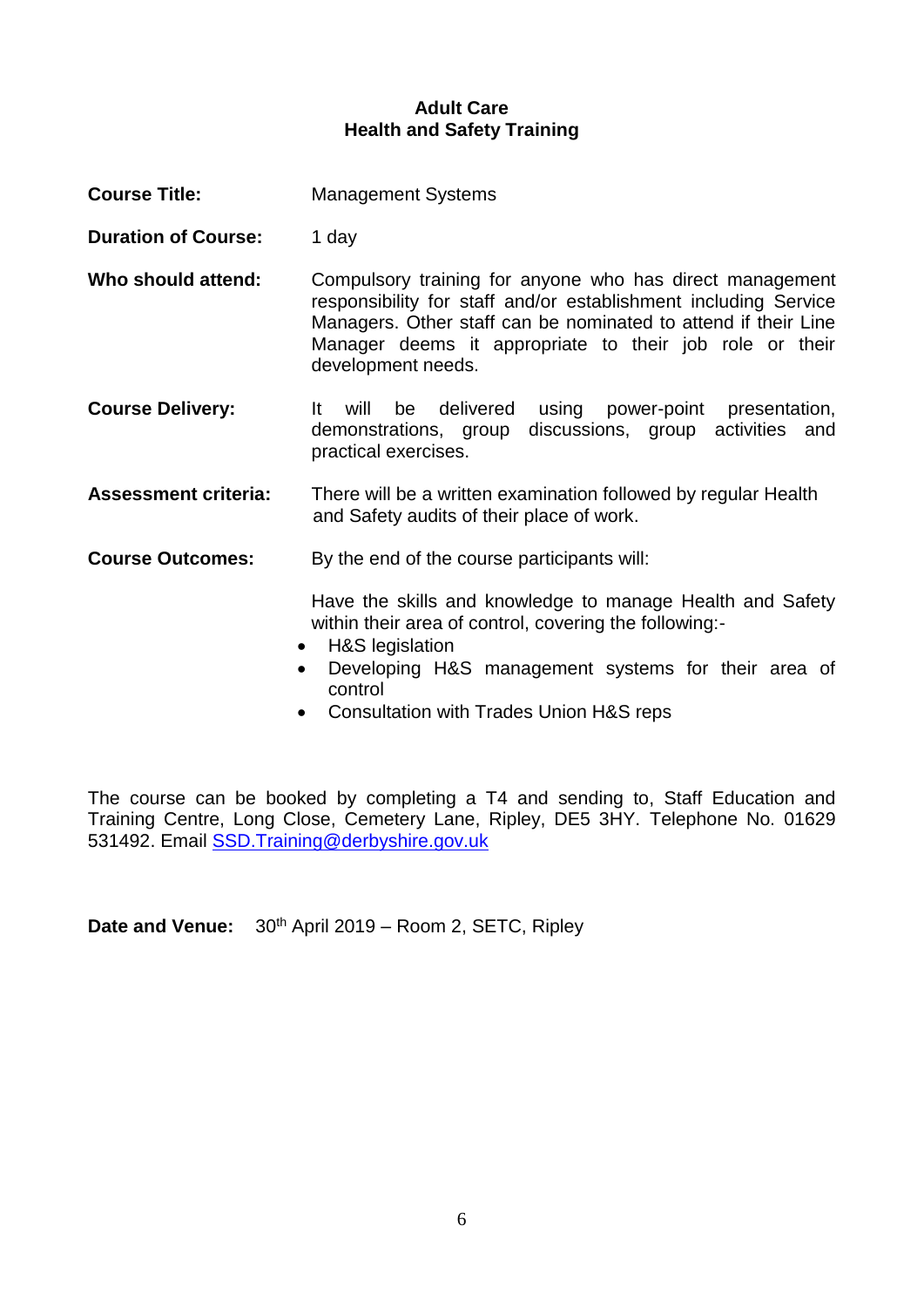- **Course Title:** General Risk Assessment
- **Duration of Course:** 1 day
- **Who should attend:** Compulsory training for anyone who has direct management responsibility for staff and/or establishment including Service Managers. Other staff can be nominated to attend if their Line Manager deems it appropriate to their job role or their development needs.
- **Course Delivery:** It will be delivered using power-point presentation, demonstrations, group discussions, group activities and practical exercises.

**Assessment criteria:** There will be a written examination followed by regular Health and Safety audits of their place of work.

# **Course Outcome:** By the end of the course participants will have the knowledge & experience of:-

- The reasons for risk assessments.
- Risk assessment techniques
- Practical risk assessment situations.

The course can be booked by completing a T4 and sending to, Staff Education and Training Centre, Long Close, Cemetery Lane, Ripley, DE5 3HY. Telephone No. 01629 531492. Email [SSD.Training@derbyshire.gov.uk](mailto:SSD.Training@derbyshire.gov.uk)

Date and Venue: 6<sup>th</sup> June 2019 - Room 2, SETC, Ripley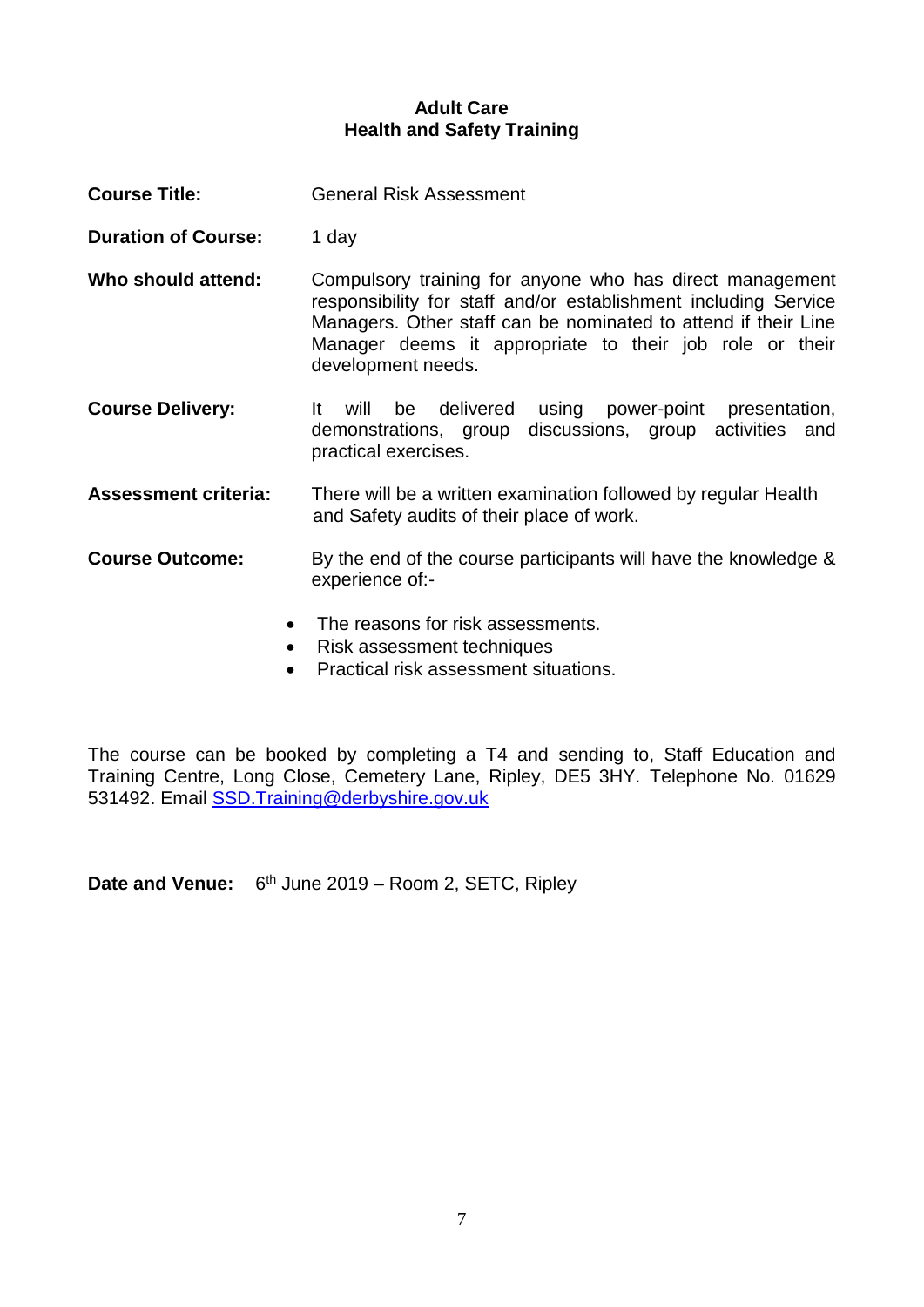| <b>Course Title:</b>        | Manual Handling Assessments of Inanimate Loads                                                                                                                                                                                                                                 |  |  |  |  |
|-----------------------------|--------------------------------------------------------------------------------------------------------------------------------------------------------------------------------------------------------------------------------------------------------------------------------|--|--|--|--|
| <b>Duration of Course:</b>  | $\frac{1}{2}$ day                                                                                                                                                                                                                                                              |  |  |  |  |
| Who should attend:          | Compulsory training for anyone who has direct management<br>responsibility for staff and/or establishment including Service<br>Managers. Other staff can be nominated to attend if their Line<br>Manager deems it appropriate to their job role or their<br>development needs. |  |  |  |  |
| <b>Course Delivery:</b>     | be delivered<br>using power-point presentation,<br>will<br>lt.<br>discussions, group activities and<br>demonstrations, group<br>practical exercises.                                                                                                                           |  |  |  |  |
| <b>Assessment criteria:</b> | There will be a written examination followed by regular Health<br>and Safety audits of their place of work.                                                                                                                                                                    |  |  |  |  |
| <b>Course Outcome:</b>      | By the end of the course participants will have the knowledge &<br>experience to:-                                                                                                                                                                                             |  |  |  |  |
|                             | Recognise hazardous manual handling tasks                                                                                                                                                                                                                                      |  |  |  |  |

- Assess the risks involved in moving inanimate objects
- Introduce appropriate control measures
- Record significant findings of assessment.

The course can be booked by completing a T4 and sending to, Staff Education and Training Centre, Long Close, Cemetery Lane, Ripley, DE5 3HY. Telephone No. 01629 531492. Email [SSD.Training@derbyshire.gov.uk](mailto:SSD.Training@derbyshire.gov.uk)

Date and Venue: 10<sup>th</sup> September 2019 (am) - Room 2, SETC, Ripley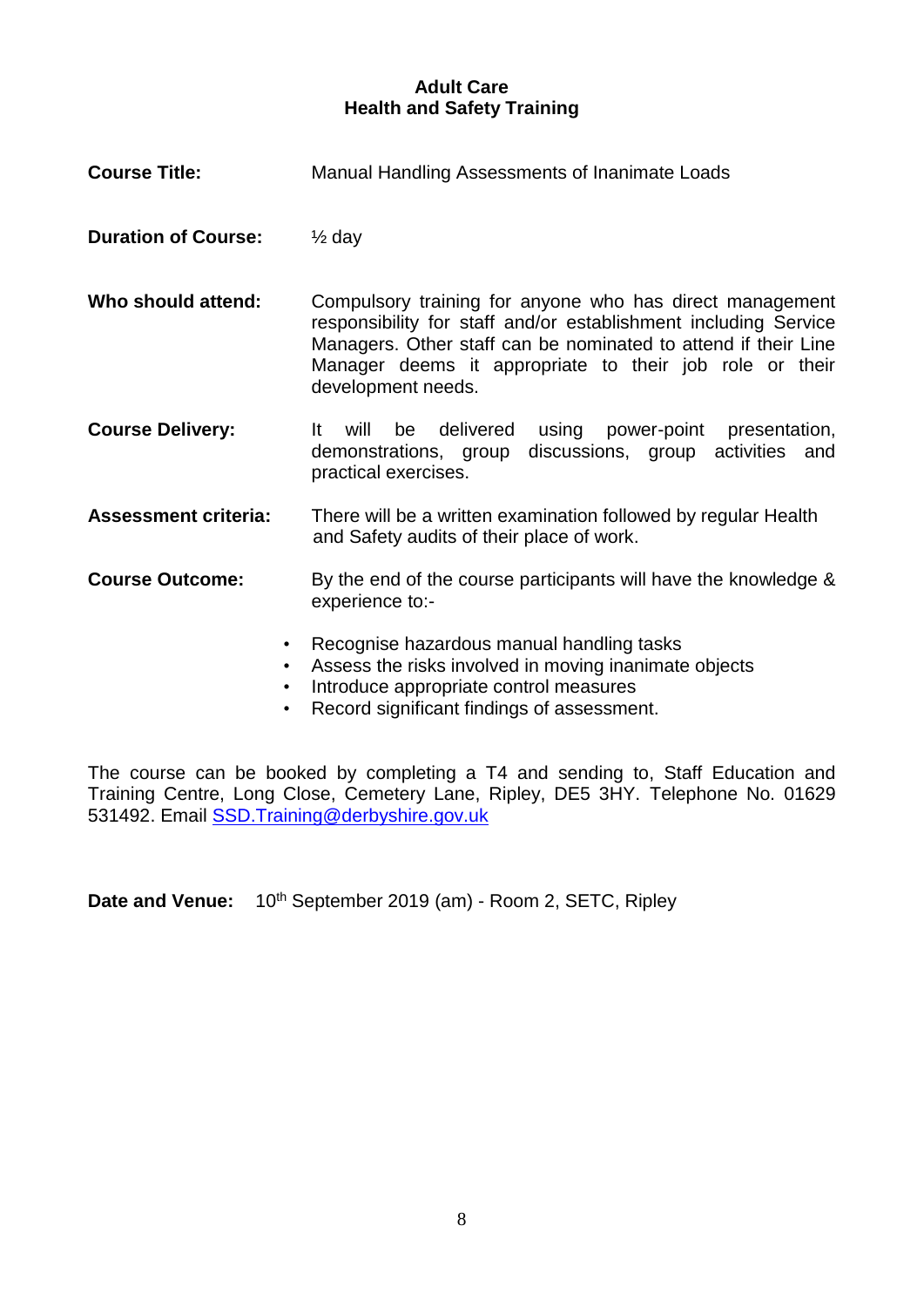- **Course Title:** Managing Personal Safety **Duration of Course:** ½ day **Who should attend:** Compulsory training for anyone who has direct management
- responsibility for staff and/or establishment including Service Managers. Other staff can be nominated to attend if their Line Manager deems it appropriate to their job role or their development needs.
- **Course Delivery:** It will be delivered using power-point presentation, demonstrations, group discussions, group activities and practical exercises.
- **Assessment criteria:** Attendance only course.
- **Course Outcome:** By the end of the course participants will have the knowledge & experience to:-
	- Have an understanding of their legal responsibilities regarding health and safety.
	- To manage the personal safety of their staff.

The course can be booked by completing a T4 and sending to, Staff Education and Training Centre, Long Close, Cemetery Lane, Ripley, DE5 3HY. Telephone No. 01629 531492. Email SSD. Training@derbyshire.gov.uk

**Date and Venue:** 10<sup>th</sup> September 2019 (pm) - Room 2, SETC, Ripley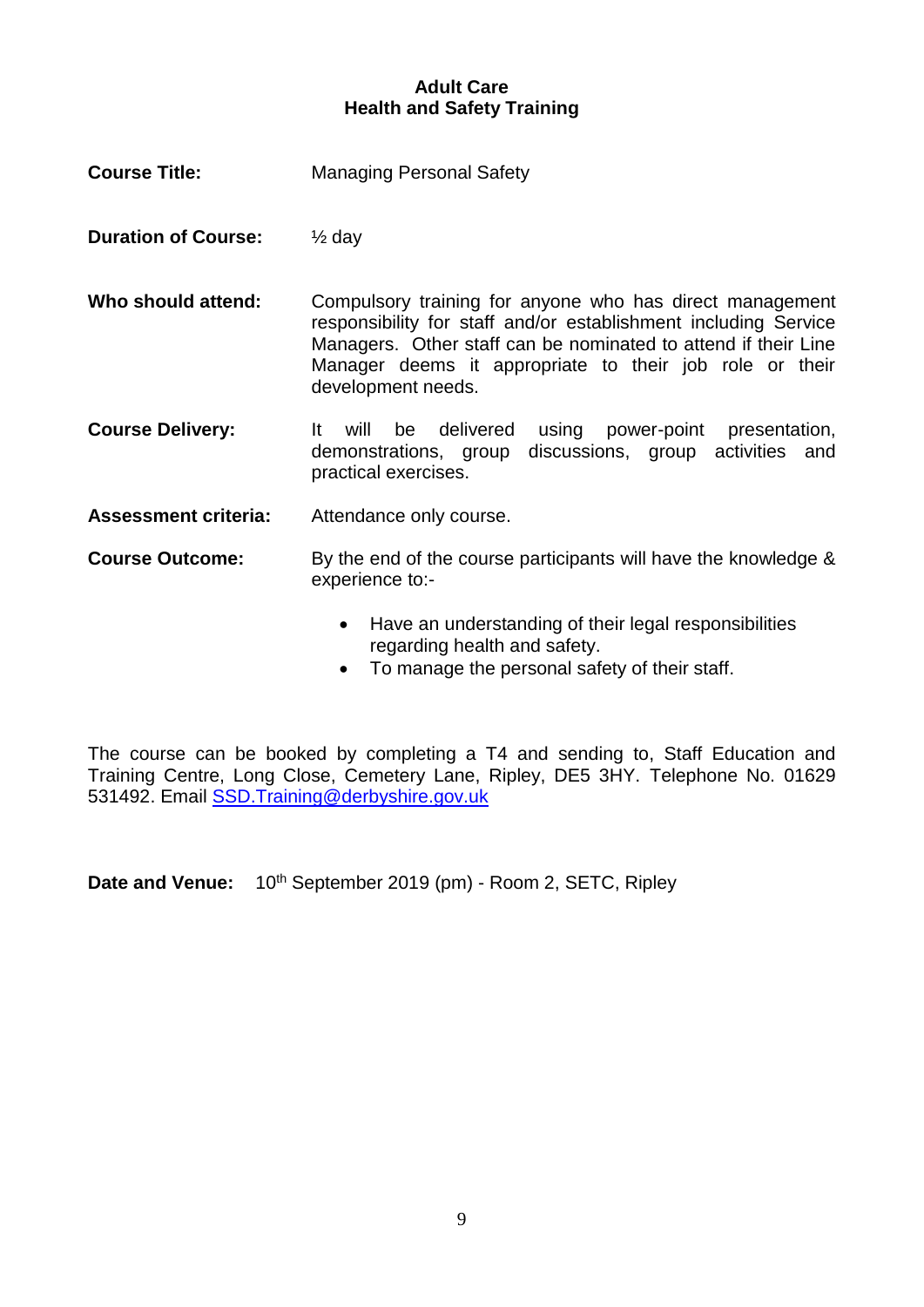- **Course Title:** Management of Fire Safety
- **Duration of Course:** ½ day
- **Who should attend:** Compulsory training for anyone who has direct management responsibility for staff and/or establishment including Service Managers. Other staff can be nominated to attend if their Line Manager deems it appropriate to their job role or their development needs.
- **Course Delivery:** It will be delivered using power-point presentation, demonstrations, group discussions, group activities and practical exercises.
- **Assessment criteria:** There will be a written examination followed by regular Health and Safety audits of their place of work.
- **Course Outcome:** By the end of the course participants will:
	- Have a basic understanding of the Regulatory Reform (Fire Safety) Order (RRO) 2005
	- Understand the Fire Triangle
	- Be able to complete the Derbyshire County Council Fire Risk Assessment documentation
	- Have the ability to develop a fire management policy for their own establishment
	- Be able to develop evacuation procedures for the establishments including procedures for people with difficulties.

The course can be booked by completing a T4 and sending to, Staff Education and Training Centre, Long Close, Cemetery Lane, Ripley, DE5 3HY. Telephone No. 01629 531492. Email [SSD.Training@derbyshire.gov.uk](mailto:SSD.Training@derbyshire.gov.uk)

**Date and Venue:** 9<sup>th</sup> January 2020 (am) - Room 2, SETC, Ripley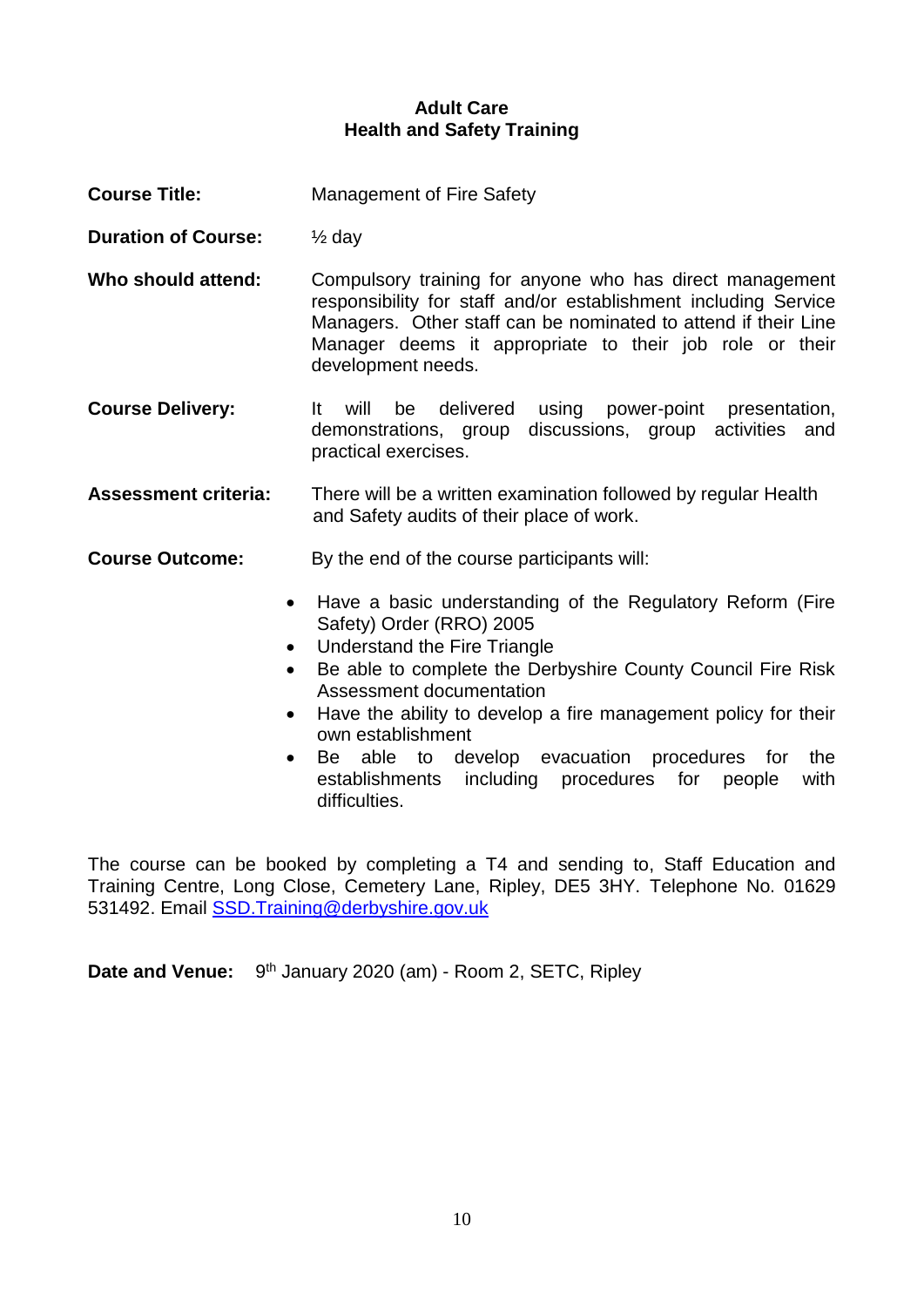- **Course Title:** Control of Substances Hazardous to Health (COSHH) for Managers
- **Duration of Course:** ½ day
- **Who should attend:** Compulsory training for anyone who has direct management responsibility for staff and/or establishment including Service Managers where hazardous substance may be used e.g. cleaning and domestic services, workshops etc. Other staff can be nominated to attend if their Line Manager deems it appropriate to their job role or their development needs.
- **Course Delivery:** It will be delivered using power-point presentation, demonstrations, group discussions, group activities and practical exercises.
- **Assessment criteria:** There will be a written examination followed by regular Health and Safety audits of their place of work.
- **Course Outcome:** By the end of the course participants will have the knowledge & experience to:-
	- Identify a hazardous substance
	- Create a substance inventory
	- Carry out COSHH assessments
	- Prepare an action plan

The course can be booked by completing a T4 and sending to, Staff Education and Training Centre, Long Close, Cemetery Lane, Ripley, DE5 3HY. Telephone No. 01629 531492. Email [SSD.Training@derbyshire.gov.uk](mailto:SSD.Training@derbyshire.gov.uk)

Date and Venue: 9<sup>th</sup> January 2020 (pm) - Room 2, SETC, Ripley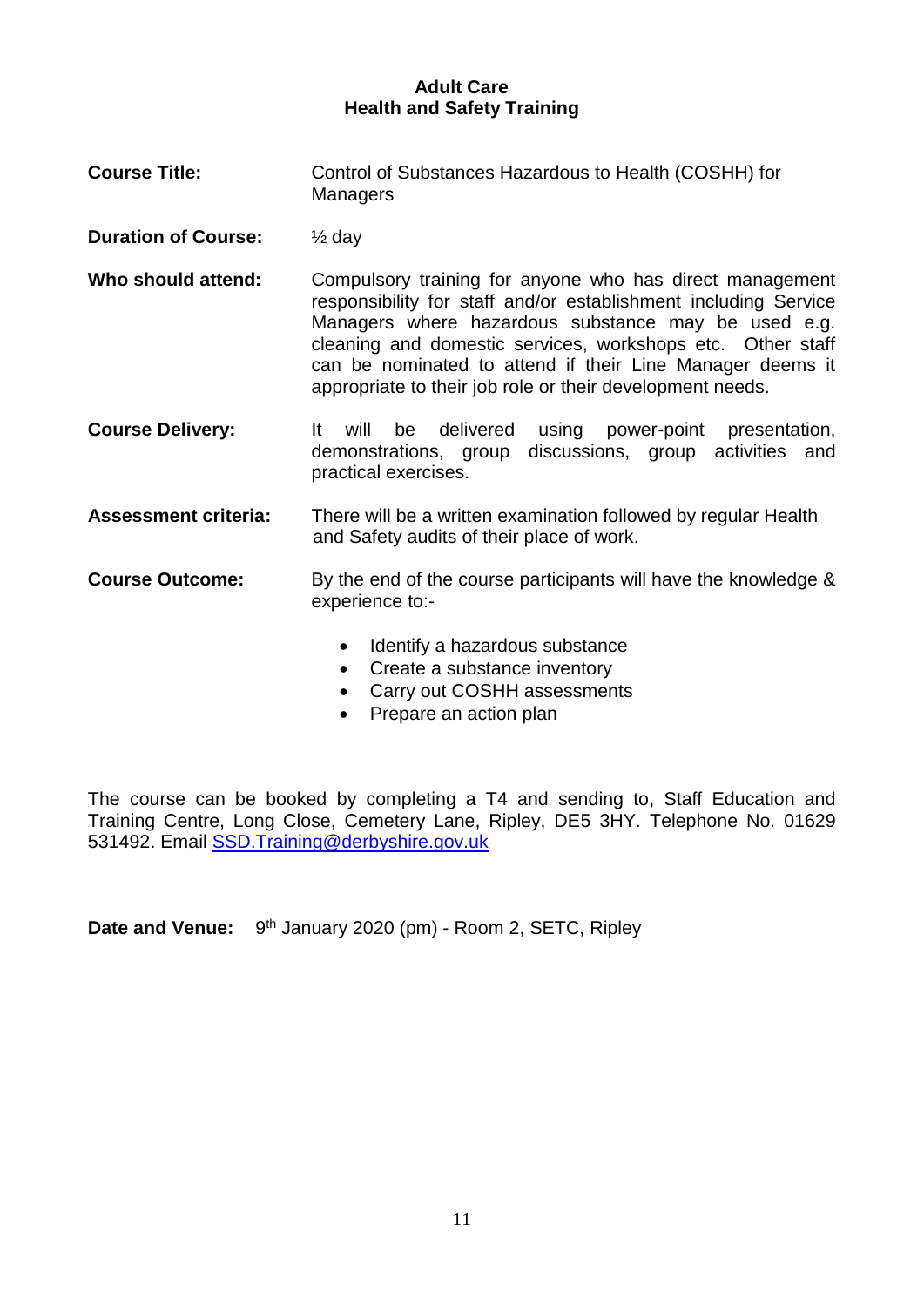**Course Title:** Accident Reporting and Investigation

**Duration of Course:** ½ day

- **Who should attend:** Compulsory training for anyone who has direct management responsibility for staff and/or establishment including Service Managers. Other staff can be nominated to attend if their Line Manager deems it appropriate to their job role or their development needs.
- **Course Delivery:** It will be delivered using power-point presentation, demonstrations, group discussions, group activities and practical exercises.

**Assessment criteria:** There will be a written examination followed by regular Health and Safety audits of their place of work.

- **Course Outcome:** By the end of the course participants will have the knowledge & experience to:-
	- Understand their legal and departmental responsibilities to report accidents/incidents.
	- Report and investigate accidents/incidents in line with legislative and departmental procedures.

The course can be booked by completing a T4 and sending to, Staff Education and Training Centre, Long Close, Cemetery Lane, Ripley, DE5 3HY. Telephone No. 01629 531492. Email [SSD.Training@derbyshire.gov.uk](mailto:SSD.Training@derbyshire.gov.uk)

Date and Venue: 11<sup>th</sup> February 2020 (am) - Room 2, SETC, Ripley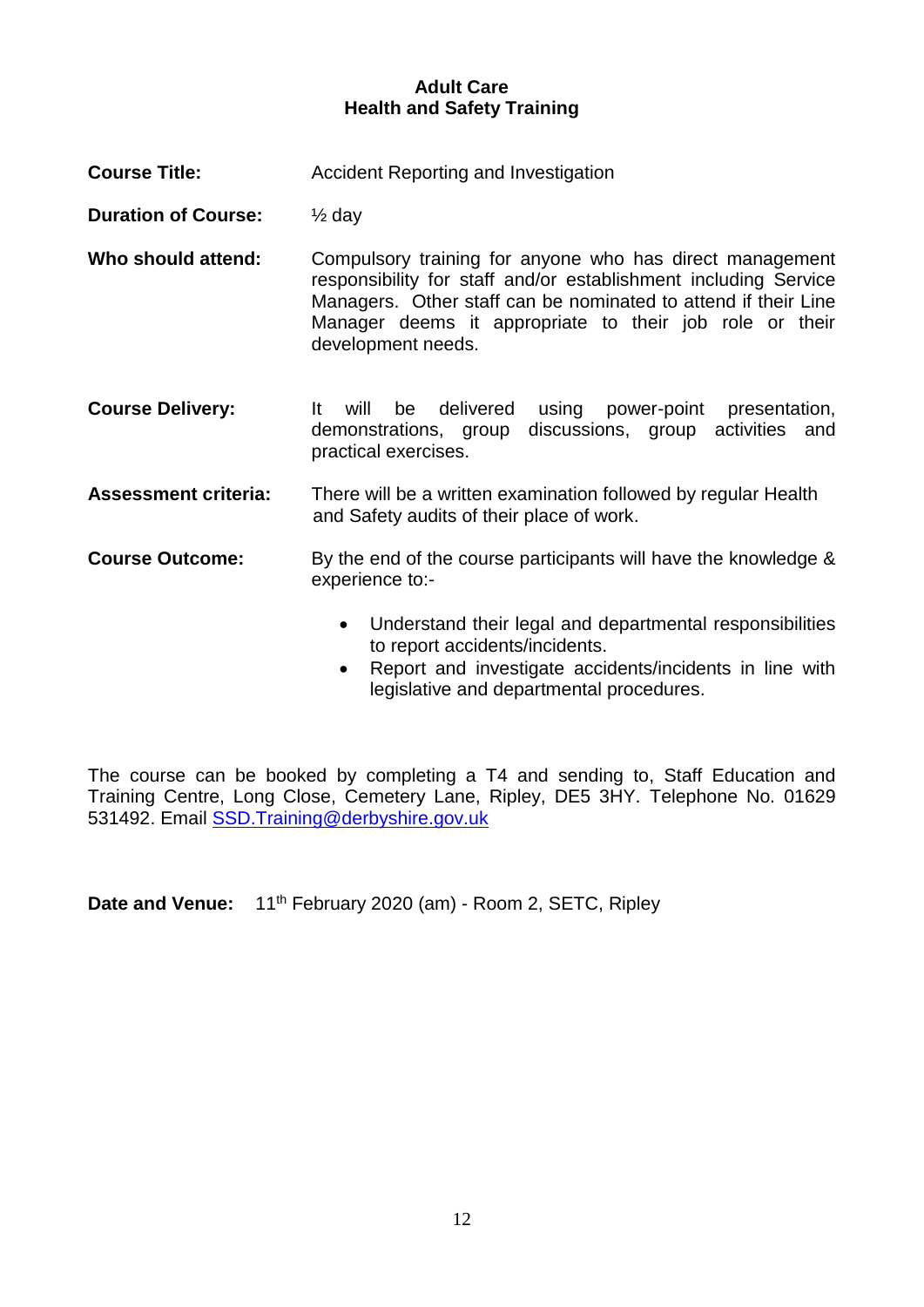- **Course Title:** Managing Stress
- **Duration of Course:** ½ day
- **Who should attend:** Compulsory training for anyone who has direct management responsibility for staff and/or establishment including Service Managers. Other staff can be nominated to attend if their Line Manager deems it appropriate to their job role or their development needs.
- **Course Delivery:** It will be delivered using power-point presentation, demonstrations, group discussions, group activities and practical exercises.
- **Assessment criteria:** Attendance only course.
- **Course Outcome:** By the end of the course participants will have the knowledge & experience of:-
	- Recognising signs of stress in people
	- The legal requirements relating to work related stress
	- The effects of stress in employees
	- The possible causes of stress
	- How to comply with the Derbyshire County Council Stress Management Policy.

The course can be booked by completing a T4 and sending to, Staff Education and Training Centre, Long Close, Cemetery Lane, Ripley, DE5 3HY. Telephone No. 01629 531492. Email [SSD.Training@derbyshire.gov.uk](mailto:SSD.Training@derbyshire.gov.uk)

Date and Venue: 11<sup>th</sup> February 2020 (pm) - Room 2, SETC, Ripley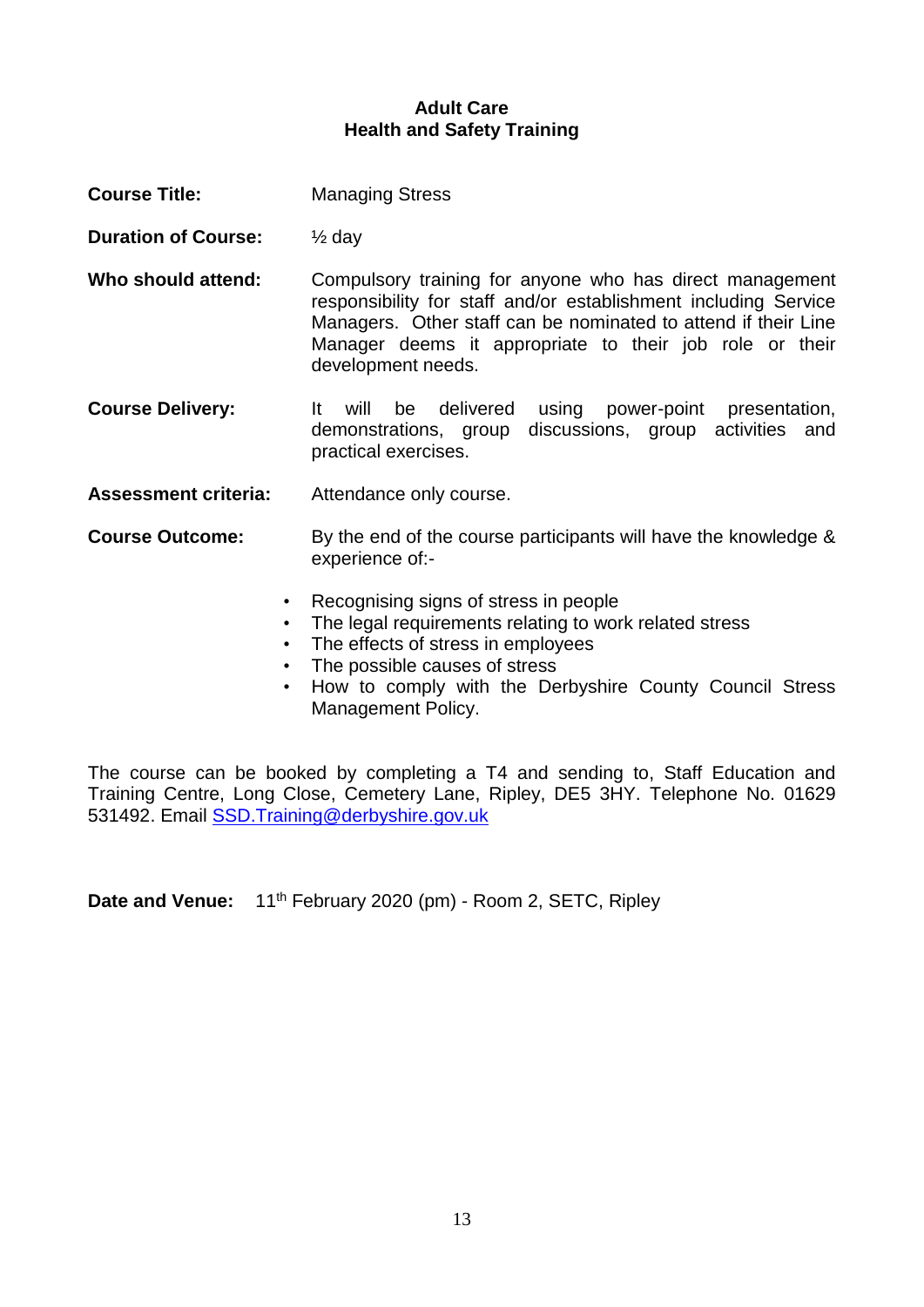**Course Title: Health and Safety for Business Services** 

**Duration of Course:** 4 days

**Who should attend:** Compulsory training for all Business Services Managers and Supervisors who has direct management responsibility for staff and/or establishment. Other staff can be nominated to attend if their Line Manager deems it appropriate to their job role or their development needs.

**Course Delivery:** Will be delivered using power-point presentation, demonstrations, group discussions, group activities and practical exercises.

**Assessment criteria:** There will be a written examination.

**Course Outcome:** By the end of the course participants will:

Have the skills and knowledge to manage Health and Safety within their area of control, covering the following:-

- Premises Management
- General Health and Safety Risk Assessments
- Control of substance hazardous to health assessments
- Fire Management
- Manual Handling
- Display Screen Equipment Assessments
- Office Safety
- Accident Reporting

The course can be booked by completing a T4 and sending to, Staff Education and Training Centre, Long Close, Cemetery Lane, Ripley, DE5 3HY. Telephone No. 01629 531492. Email [SSD.Training@derbyshire.gov.uk](mailto:SSD.Training@derbyshire.gov.uk)

**Date and Venue:** Run on demand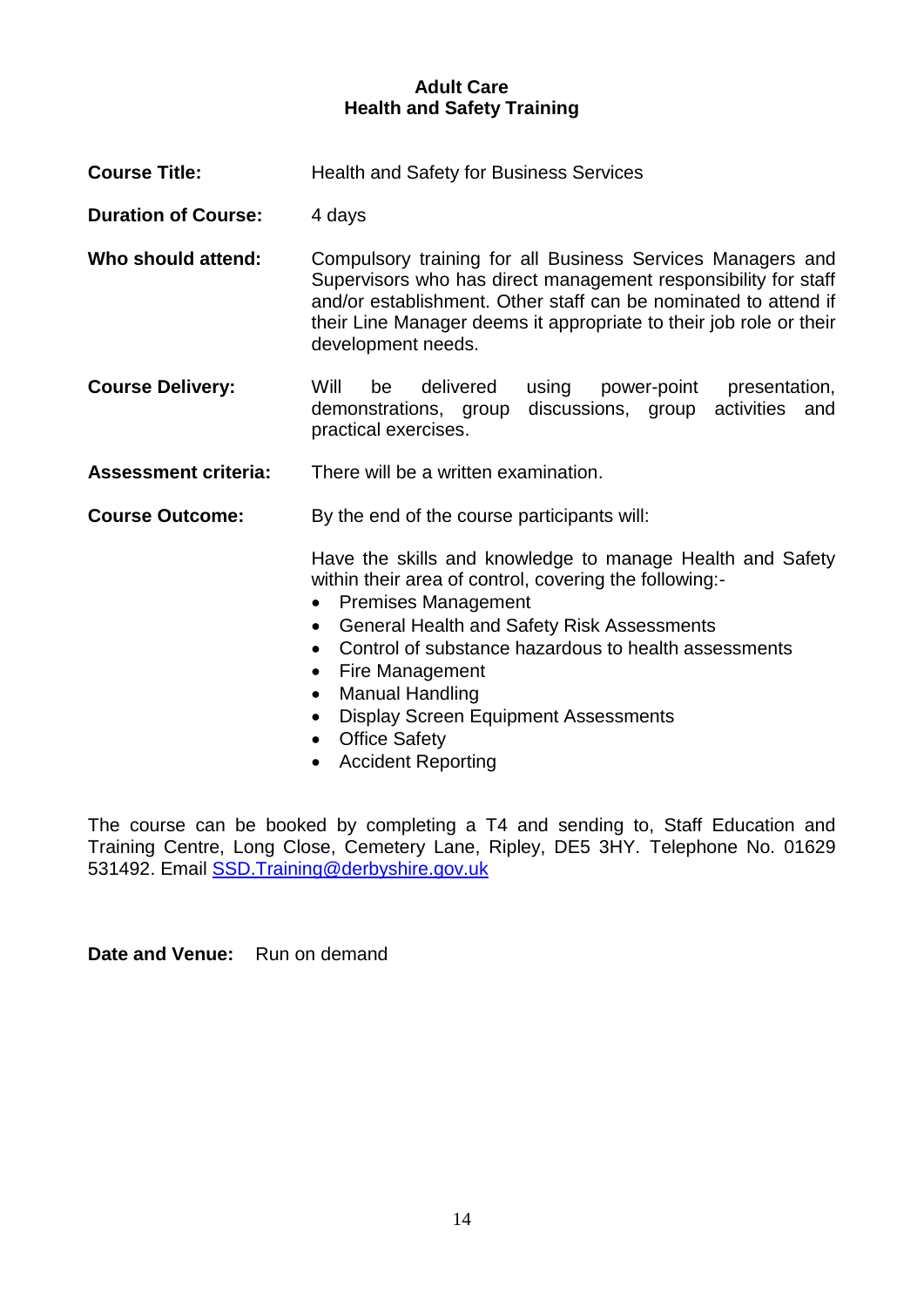- **Course Title:** Personal Safety
- **Duration of Course:** 4 hours
- **Who should attend:** Run as part of Care Certificate programme for Care Worker Community new starters or for existing staff whose training needs updating.
- **Course Delivery:** It will be delivered using power-point presentation, demonstrations, group discussions, group activities and practical exercises.
- **Assessment criteria:** There will be a written examination.
- **Course Outcome:** By the end of the course participants will have:-
	- An understanding of the legal issues surrounding personal safety, and give an awareness of the concept of reasonable force.
	- An understanding of the factors which can increase the likelihood of violent behaviour and potentially harmful situations.
	- An understanding why people become angry and how that anger is displayed. To give examples of practical day to day actions which can form part of a personal safety plan.
	- The skills to diffuse and de-escalate immediately threatening situations, or situations which pose danger to themselves.
	- An understanding of the importance of their role in the reporting procedure.

The course can be booked by completing a T4 and sending to, Staff Education and Training Centre, Long Close, Cemetery Lane, Ripley, DE5 3HY. Telephone No. 01629 531492. Email [SSD.Training@derbyshire.gov.uk](mailto:SSD.Training@derbyshire.gov.uk)

**Date and Venue:** See Derbyshire County Council, Adult Care Learning Development Training Programme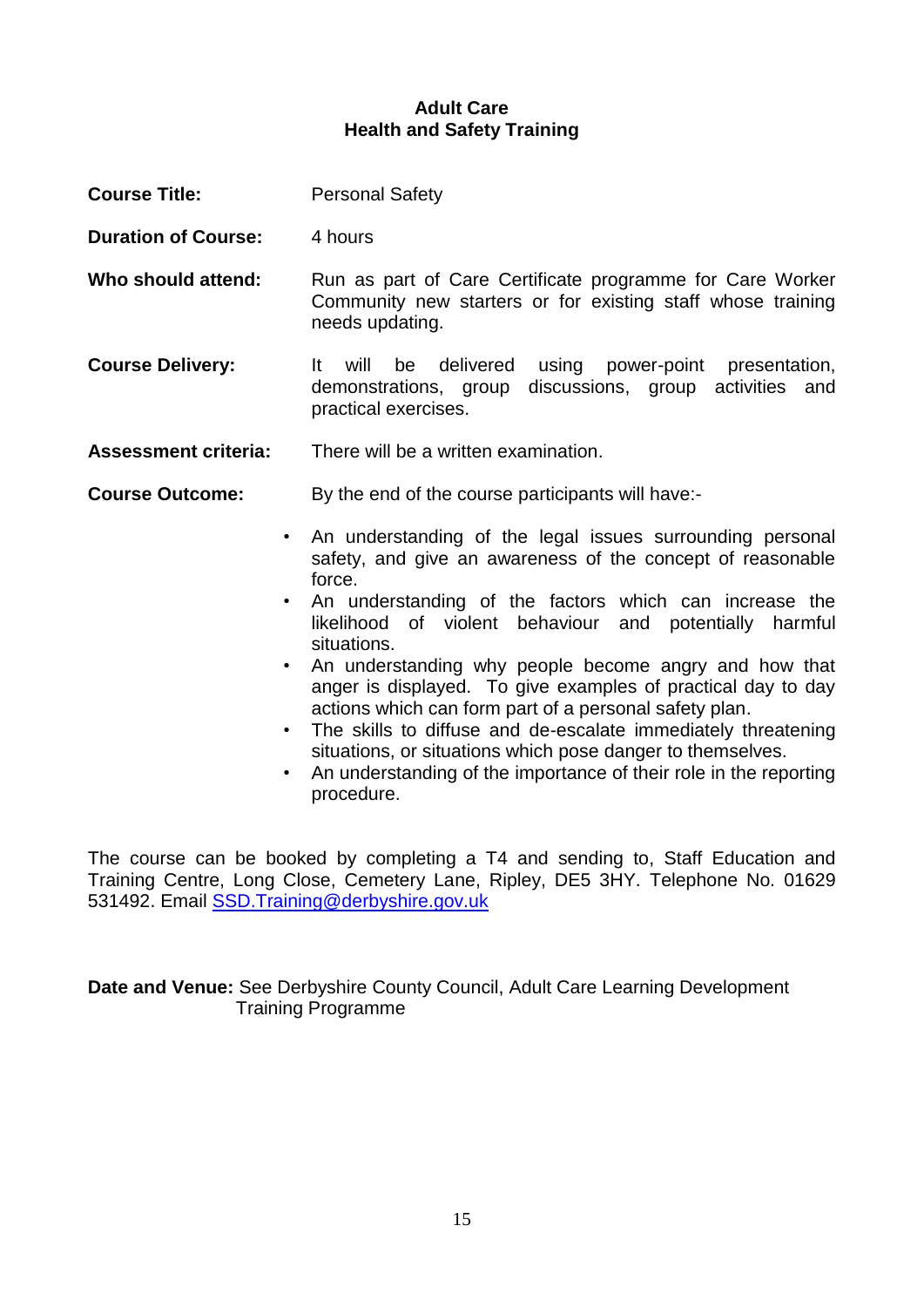| <b>Course Title:</b>                | <b>Caring Safely</b>                                                                                                                                                                                                                                                                                              |
|-------------------------------------|-------------------------------------------------------------------------------------------------------------------------------------------------------------------------------------------------------------------------------------------------------------------------------------------------------------------|
| <b>Duration of Course:</b>          | 1 day                                                                                                                                                                                                                                                                                                             |
| Who should attend:                  | Run as part of Care Certificate programme for Care Worker<br>Community new starters or for existing staff whose training<br>needs updating.                                                                                                                                                                       |
| <b>Course Delivery:</b>             | It will be delivered using power-point presentation,<br>demonstrations, group discussions and group activities and<br>practical exercises.                                                                                                                                                                        |
| <b>Assessment criteria:</b>         | There will be a written examination                                                                                                                                                                                                                                                                               |
| <b>Course Outcome:</b>              | By the end of the course participants will:                                                                                                                                                                                                                                                                       |
| $\bullet$<br>$\bullet$<br>$\bullet$ | Have the knowledge to enable them to work safely in changing<br>environment's and situations<br>Have knowledge of their legal and departmental responsibilities<br>Will be able to recognise issues which may affect the people in<br>our care.<br>Houghtha objitu to recession because within the cease of their |

- Have the ability to recognise hazards within the scope of their work, and have some ideas on how to control them
- Understand the importance of following safe systems of work

The course can be booked by completing a T4 and sending to, Staff Education and Training Centre, Long Close, Cemetery Lane, Ripley, DE5 3HY. Telephone No. 01629 531492. Email [SSD.Training@derbyshire.gov.uk](mailto:SSD.Training@derbyshire.gov.uk)

**Date and Venue:** See Derbyshire County Council, Adult Care Learning Development Training Programme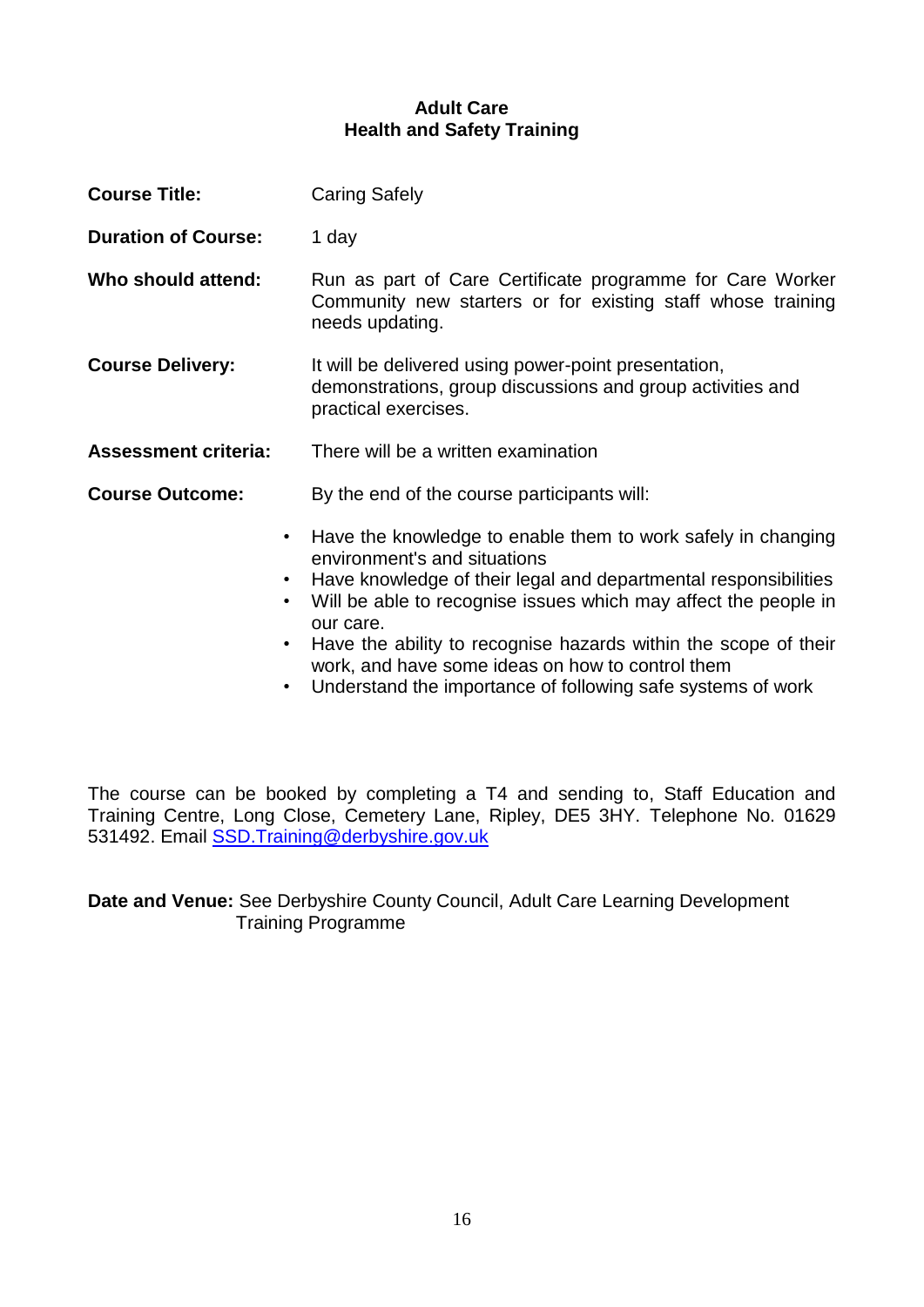- **Course Title:** Health and Safety for Establishments **Duration of Course:** 4 hours **Who should attend:** Run as part of Care Certificate programme for care establishment new starters or for existing staff whose training needs updating. **Course Delivery:** It will be delivered using power-point presentation, demonstrations, group discussions and group activities and practical exercises. **Assessment criteria:** There will be a written examination **Course Outcome:** By the end of the course participants will: • Have the ability to recognise hazards within the scope of their work, and have some ideas on how to control them • Be aware of their legal responsibilities • Understand the importance of following safe systems of work. • Have an understanding of how personal safety is managed • How to respond appropriately in situations where you may feel threatened by the behaviour of others. • An understanding of the legal issues surrounding personal safety, and give an awareness of the concept of reasonable force. • To equip staff with the skills to diffuse and de-escalate immediately threatening situations, or situations which pose danger to themselves.
	- To ensure that staff are aware of the importance of their role in the reporting procedure.
	- Have knowledge of Adult Care Policies and Procedures

The course can be booked by completing a T4 and sending to, Staff Education and Training Centre, Long Close, Cemetery Lane, Ripley, DE5 3HY. Telephone No. 01629 531492. Email [SSD.Training@derbyshire.gov.uk](mailto:SSD.Training@derbyshire.gov.uk)

**Date and Venue:** See Derbyshire County Council, Adult Care, Learning Development Training Programme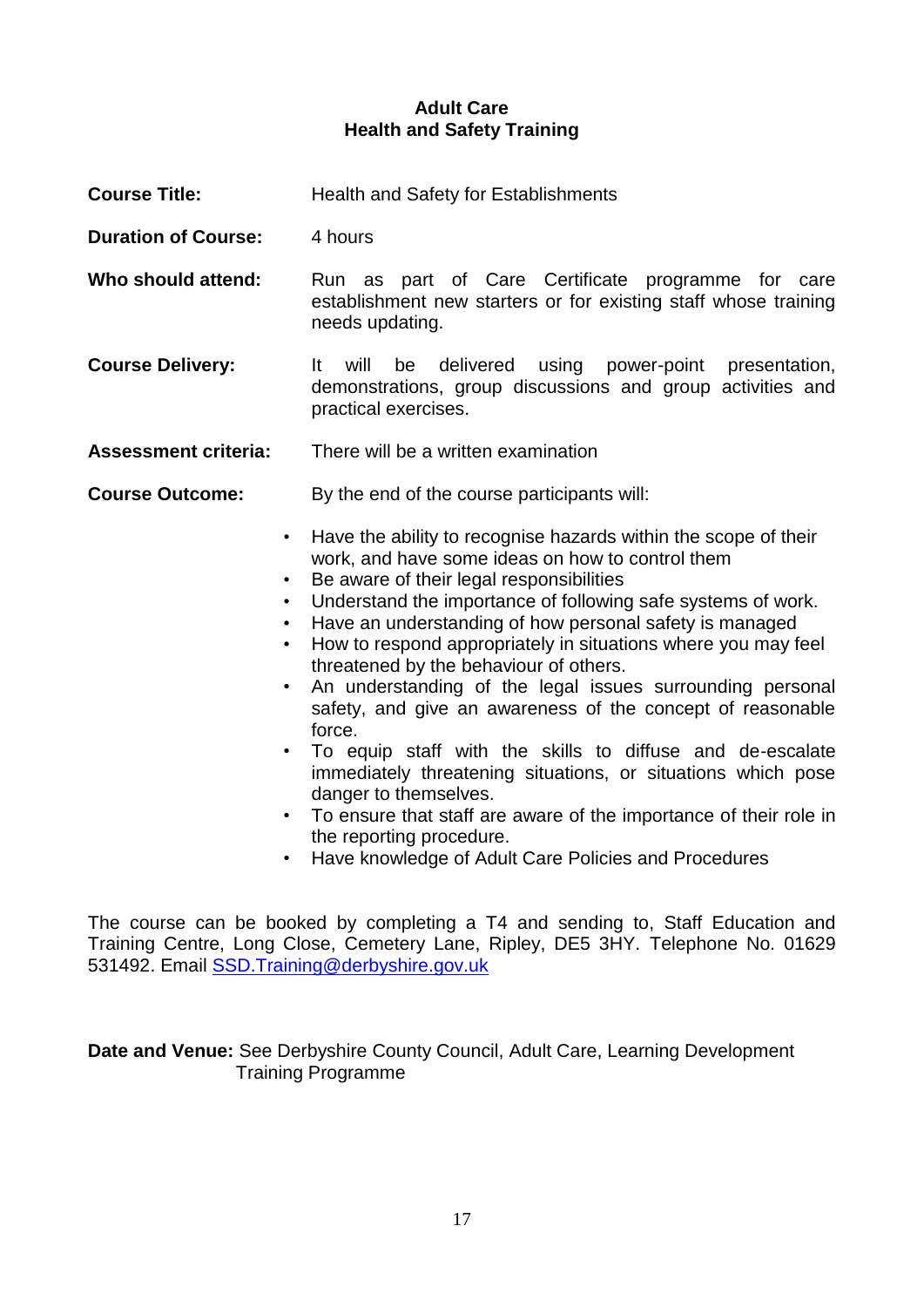**Course Title:** Personal Safety

**Duration of Course:** 1 day

**Who should attend:** The course is designed for staff whose work is likely to generate higher risk situations e.g. safeguarding, enforcement action work which impairs on financial wellbeing etc.

> All managers must complete a personal safety and security risk assessment which will identify what level of training is required.

> Aimed at Prevention and Personalisation and Direct Care staff where appropriate

- **Course Delivery:** It will be delivered using power-point presentation, demonstrations, group discussions, group activities and practical exercises.
- **Assessment criteria:** Attendance only course

**Course Outcome:** By the end of the course participants will have:-

- An understanding of the legal issues surrounding personal safety, and give an awareness of the concept of reasonable force.
- An understanding of the factors which can increase the likelihood of violent behaviour and potentially harmful situations.
- An understanding why people become angry and how that anger is displayed. To give examples of practical day to day actions which can form part of a personal safety plan.
- The skills to diffuse and de-escalate immediately threatening situations, or situations which pose danger to themselves.
- An understanding of the importance of their role in the reporting procedure.
- Knowledge of Adult Care Policies and Procedures which relate to personal safety.

The course can be booked by completing a T4 and sending to, Staff Education and Training Centre, Long Close, Cemetery Lane, Ripley, DE5 3HY. Telephone No. 01629 531492. Email [SSD.Training@derbyshire.gov.uk](mailto:SSD.Training@derbyshire.gov.uk)

| <b>Date and Venue:</b> 2 <sup>nd</sup> May 2019 - Room 2, SETC, Ripley |
|------------------------------------------------------------------------|
| 14th June 2019 - Room 2, SETC, Ripley                                  |

See Derbyshire County Council, Adult Care Learning Development Training Programme for more dates.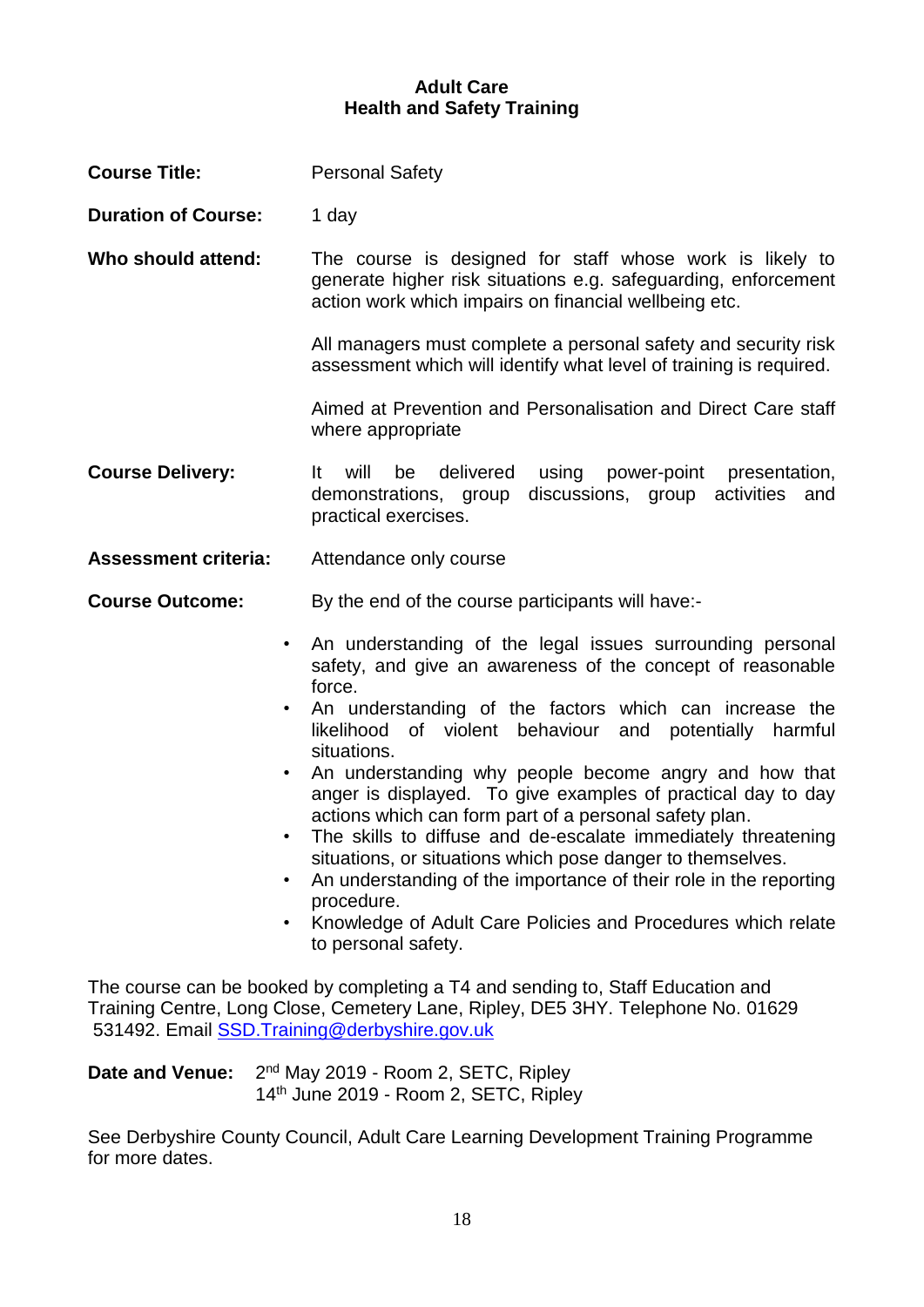If Managers require training for their staff on any of the courses or modules on dates other than those stated in this brochure, these can be arranged by contacting the Health and Safety Section.

This however is subject to availability of trainers, a minimum of 6 guaranteed attendees and the provision of a suitable venue organised by the Manager.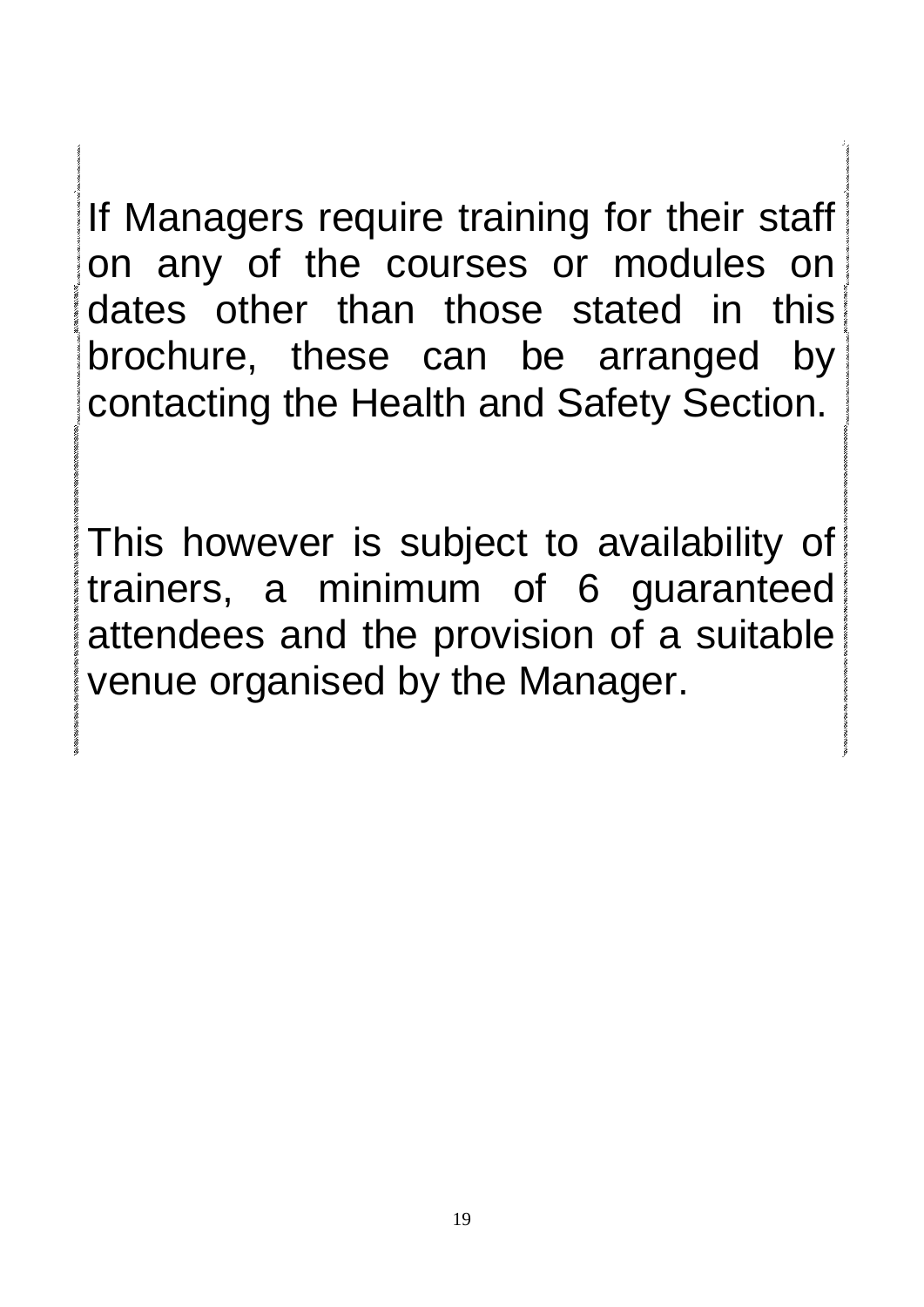# **Health and Safety Training Needs Matrix**

|                                                                               | <b>Employee's Name</b> |  |  |  |  |  |
|-------------------------------------------------------------------------------|------------------------|--|--|--|--|--|
| <b>Name of Course</b>                                                         |                        |  |  |  |  |  |
| <b>Management Systems</b><br>(1 day)                                          |                        |  |  |  |  |  |
| <b>General Risk Assessment</b><br>(1 day)                                     |                        |  |  |  |  |  |
| <b>Control of Substances</b><br>Hazardous to Health for<br>Managers (1/2 Day) |                        |  |  |  |  |  |
| <b>Managing Personal Safety</b><br>$(\frac{1}{2}$ day)                        |                        |  |  |  |  |  |
| <b>Manual Handling</b><br>Assessments of Inanimate<br>Loads $($ 2) day)       |                        |  |  |  |  |  |
| Accident Reporting and<br>Investigation (1/2 day)                             |                        |  |  |  |  |  |
| Managing Stress (1/2 day)                                                     |                        |  |  |  |  |  |
| Management of Fire<br>Safety (1/2 day)                                        |                        |  |  |  |  |  |
| Health and Safety for<br>Senior Managers (1 day)                              |                        |  |  |  |  |  |
| Health and Safety for<br>Managers (5 days)                                    |                        |  |  |  |  |  |